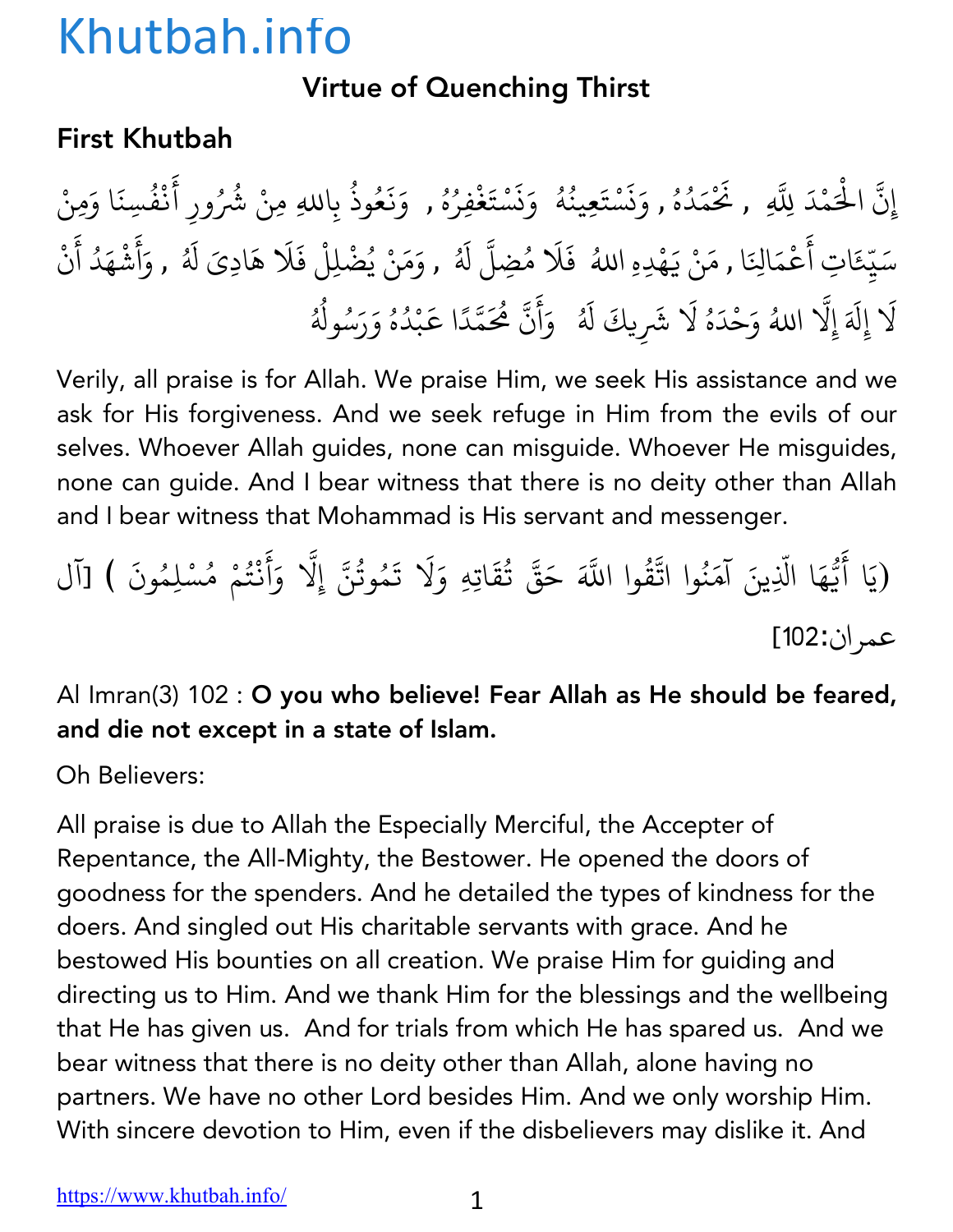His servant and messenger Mohammad is the best of His creation. He  $^{36}$ guided us to the good so that we take our share from it. He warned us from evil so that we distance ourselves from it. Out of advising and mercy for us. So whoever obeys him  $\ddot{\mathcal{L}}$  wins and whoever disobeys him  $\ddot{\mathcal{L}}$  loses. So be conscious of Allah and obey Him. And take a lesson from the heat of this world for the heat of the hereafter. And from its thirst, a reminder for the thirst of the Day of Resurrection. And from its sun a warning for the sun of the Great Day, when it will be a mile from the heads of the creation. So know that your salvation is by worshipping your Lord. And perform deeds that will be an asset for you. For indeed the time is near and the horrors are severe.

### إِنَّهُمْ يَرَوْنَهُ بَعِيدًا \* وَنَرَاهُ قَرِيبًا \* يَوْمَ تَكُونُ السَّمَاءُ كَالْمُهْلِ \* وَتَكُونُ الْجِبَالُ كَالْعِهْنِ \* ّ ُ **∶ Andrew Communication ∶** ∫<br>≀ **ا**<br>ا **∶ ∶** ै।<br>। **ا**<br>ا **∶** ْ ∫<br>∫ ֖֚֝֝֝֝֝֝֝֝**֟**֓֝֟֟ ل ؚ<br>ׇׇ֧֧֪֖֧֦֦֖֧֦֧֦֖֧֦֦֧֦֧֝֟֝֟֓֕֝֟֓֝֬֝֝֬֝֬<br>֧֪֪֧֝<u>֖֚֚</u> المسلم<br>المسلمات ∫<br>∫ *CONTRACTOR COMMUNICATION* ُ ֺ<u>֓</u> *CONTRACTOR COMMUNICATION* المعارج: 6 – 10 - وَلَا يَسْأَلُ حَمِيمٌ حَمِيمًا **│** ي ैं।<br>∶ ُ ً

Al Ma'arej (70) 6-10:(6) Indeed, they see it [as] distant, (7) But We see it [as] near. (8) On the Day the sky will be like murky oil. (9) And the mountains will be like wool, (10)

When the heat intensifies, the value of water increases. For thirst, there is nothing tastier than cool, sweet water. Hence the Prophet  $\mathscr{E}$  enticed his ummah (nation) to follow his Sunnah by being able to drink from his  $\ddot{\textbf{x}}$ reservoir on the day of the greatest thirst. He # described his hawd (reservoir) as:

… مَاؤُهُ أَبْيَضُ مِنَ اللَّبَنِ، وَرِيحُهُ أَطْيَبُ مِنَ المِسْكِ، وَكِيزَانُهُ كَنُجُومِ السَّمَاءِ، مَنْ شَرِبَ ُ ै।<br>। ֦֧֧֘֟֓<u>֚</u> |<br>|<br>| **่** ∫<br>≀ ∫<br>≀ َ ؚ<br>ۣ ُ ِّ بِ َ ُ **∶** مِنْهَا فَلاَ يَظْمَأُ أَبَدًا''(رَوَاهُ الشَّيْخَانِ). *CONTRACTOR COMMUNICATION* **∶ │ ∶** ∫<br>∶ َ **ا**<br>ا **∶** :<br>:

"…Its water is whiter than milk and its scent is more pleasant than musk, and its drinking cups are (as numerous) as the stars of the sky; and whoever drinks from it, will never be thirsty." [alBukhari 6579, Muslim 2292]

And in the Hadith of the Israa (the Night Journey) the Prophet Ibrahim (peace be upon him) sent a message to this ummah (nation) with its prophet  $*$  saying: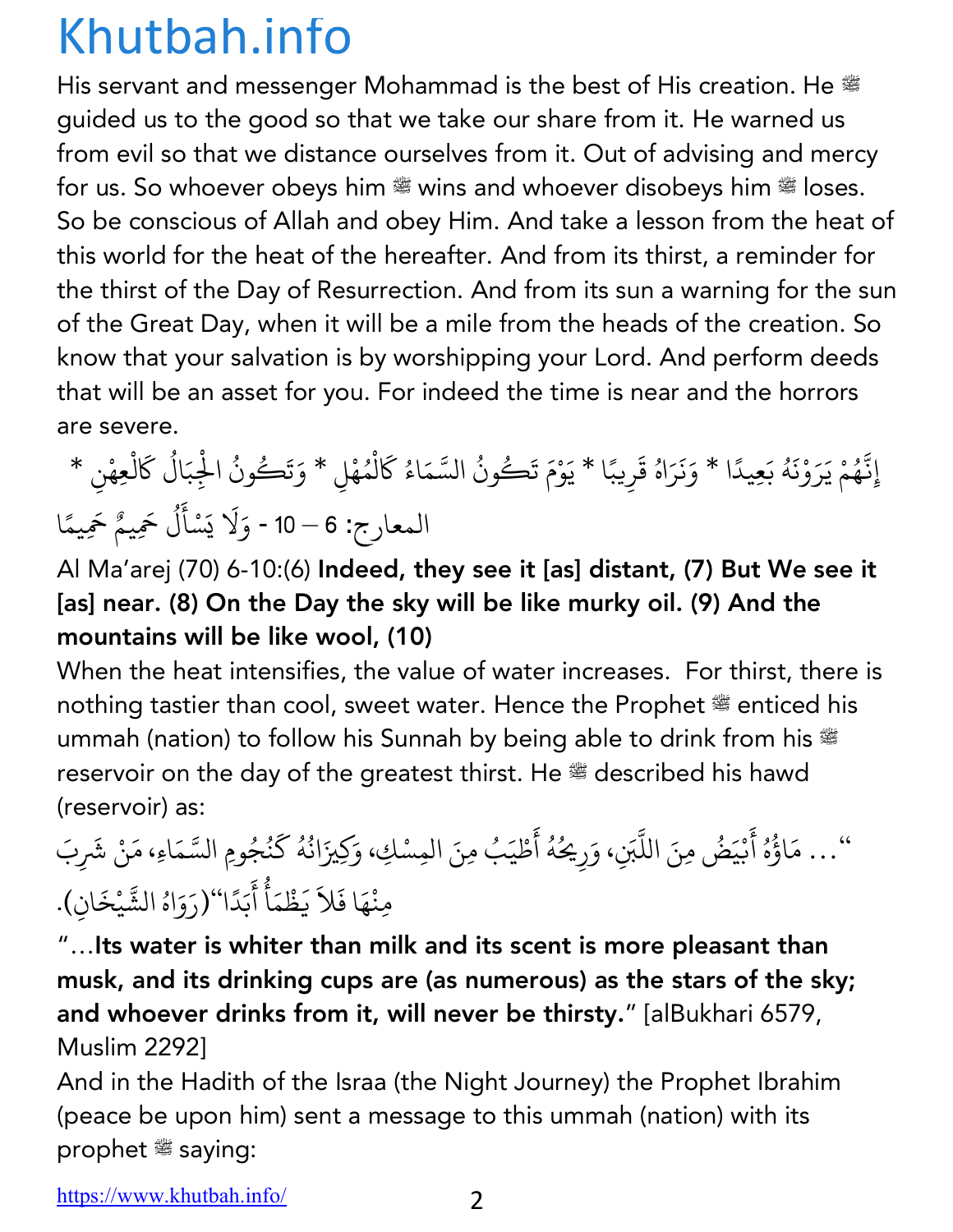### "يَا مُحَمَّدُ، أَقْرِئْ أُمَّتَكَ مِنِّي السَّلَامَ وَأَخْبِرْهُمْ أَنَّ الجَنَّةَ طَيِّبَةُ |<br>|<br>| ैं।<br>। ْ ؚ<br>ۣ ُ 1 **∶ ∶** ْ ؚ<sub>ّ</sub> ैं।<br>। |<br>|<br>| ֧֧֦֧֦֧֦֧֖֖֧֖֖֖֧֚֚֚֚֚֝֟֓֕֝֝֬֝<u>֓</u> **∶** ُ  $\ddot{\cdot}$ التُّرْبَةِ عَذْبَةُ المَاءِ..."(رَوَاهُ **Andrew Communication ृ ∶** ُ  $\ddot{\phantom{a}}$ التِّرْمِذِيُّ).

### O Muhammad, convey my greetings of peace to your ummah (nation), and inform them that Paradise has pure soil and delicious water. [Sahih Tirmithi 3462]

And the Prophet Ibrahim (peace be upon him) supplicated for the inhabitants of Makkah to have barakah (blessing) in the water. And Haajer (peace be upon her) placed a condition on the tribe of Jurham when they came to live there that they would have no rights to the water because ZamZam sprung forth because of her and her son.

The greatest offering in the sight of Allah and most beneficial to people is what they are in most need of. And after air, water is the most important thing for sustaining mankind. So in providing it, is life for them. Just as in withholding it, is destruction for them. And for this reason, providing water is among the most virtuous deeds. As in the Hadith, Saad bin Ubaadah (may Allah be pleased with him) asked the Prophet  $\ddot{\mathcal{L}}$ :

.<br>فَقَالَ: أَيُّ الصَّدَقَةِ أَعْجَبُ إِلَيْكَ؟ قَالَ: ''الْمَاءُ'' رَوَاهُ أَبُو دَاوُدَ **∶** ै।<br>। **.** |<br>|<br>| **∶** ै।<br>। ै।<br>। ∫<br>∫ ا<br>ا ِّ بِ ∫<br>∫ َ

Which charity do you like most? He replied Water. [Abu Dawood 1679] And in another narration for At Tabarani, Saad bin Ubaadah (may Allah be pleased with him) asked the Prophet  $\ddot{\mathcal{E}}$ :

### .<br>يَا رَسُولَ اللَّهِ، إِنَّ أُمِّي تُوُفِّيَتْ وَلَمْ تُوصِ أَفَيَنْفَعُهَا أَنْ أَتَصَدَّقَ عَلَيْهَا؟ قَالَ: نَعَمْ، وَعَلَيْكَ 1 ُ ُ ֦֧֦֧֦֧֦֧֦֧֝֝<u>֓</u> ै।<br>। ا ै।<br>। **∶ ∶ │** ْ ्<br>। ُ **∶** ֖֖֖֖֚֚֚֚֚֚֝֬<u>֓</u> َ ै।<br>। **Andrew Communication ∶** َ ै।<br>। **∶** بِالْمَاءِ". **Andrew Communication**

## "Oh Messenger of Allah, my mother died and did not leave a will; shall I give charity on her behalf?" He said: "Yes, and remember water." [Sunan an-Nasa'i 3654]

And the well of Ruma belonged to a Jew who used to sell the water to the Muslims at a price of one dirham for every container. That became a hardship for the Muslims so the Prophet  $\mathscr{E}$  said: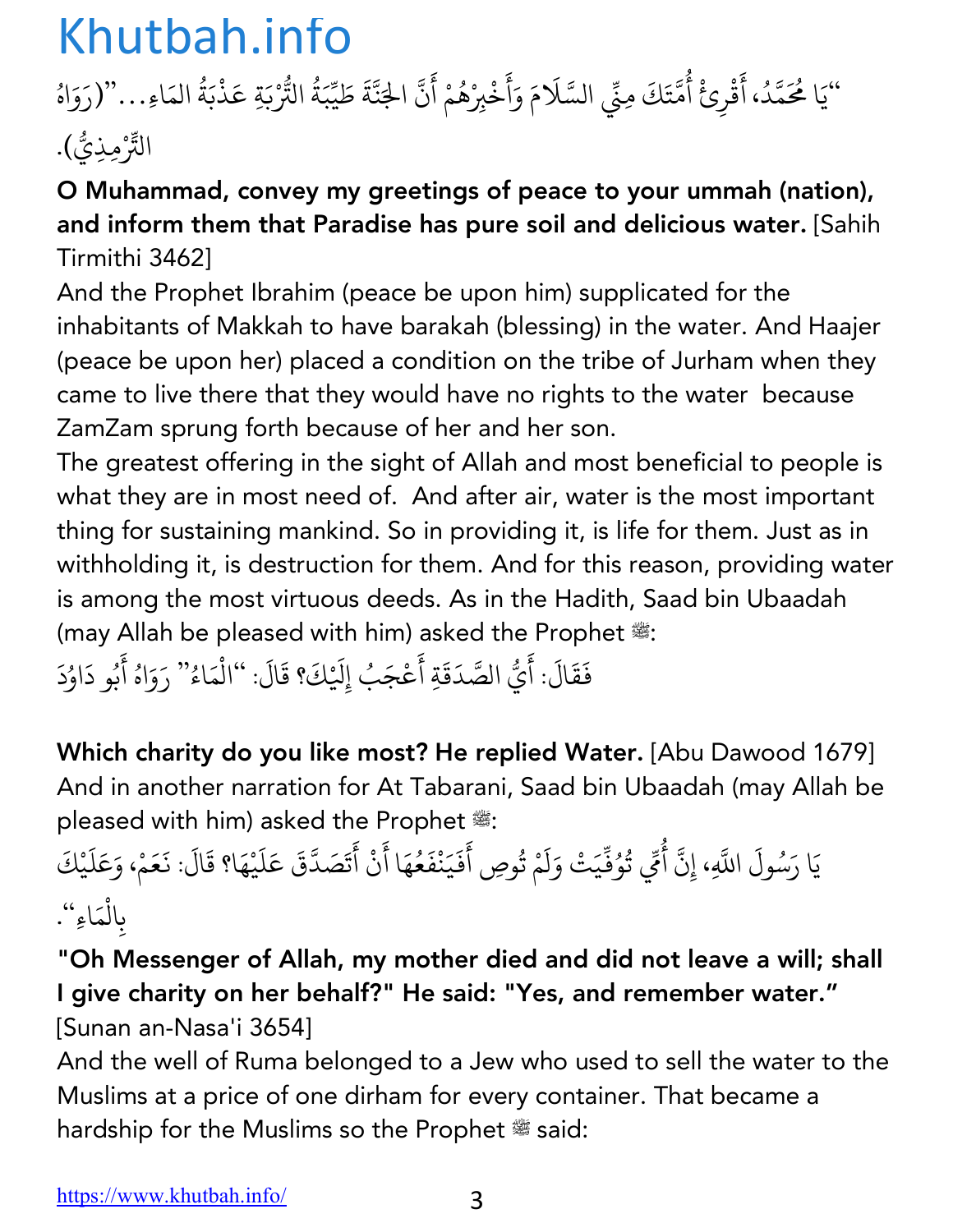''مَنْ يشْتَرِي رُومَةَ فَيَجْعَلُ دَلْوَهُ فِيهَا كَدِلاءِ الْمُسْلِمِينَ بِخَيْرٍ لَهُ مِنْهَا فِي الْجَنَّةِ؟'' فَاشْتَرَاهَا ُ ै।<br>। ै।<br>। <u>់</u> ُ **│** ل ْ ्<br>। ∫<br>≀ *CONTRACTOR COMMUNICATION CONTRACTOR COMMUNICATION* ै।<br>। ∫<br>≀ *CONTRACTOR COMMUNICATION* َ ֺ<u>֓</u> عُثْمَانُ -رَضِيَ اللّٰهُ عَنْهُ- وَأَوْقَفَهَا عَلَى المُسْلِمِينَ ُ <u>َ</u> ُ ∫<br>່ ֦֧ׅ֧֚֚֝֝֝֟֟֟֟֟֟֓֝֟֟֓֝֟֓֝֟֓֝֟֘֜ ْ ∫<br>່ **∶ ∶ ∶ ∶** .

"Who will buy the well of Ruma and dip his bucket in it alongside the buckets of the Muslims, in return for a better one in Paradise?" So Uthman (may Allah be pleased with him) bought it and made it a waqf (endowment) for the Muslims. [Sunan an-Nasa'i 3608] And a man came to the Prophet  $\stackrel{\text{\tiny def}}{=}$  and said:

إِنِّي أَنْزِعُ فِي حَوْضِي حَتَّى إِذَا مَلَأْ ै।<br>। *CONTRACTOR COMMUNICATION* ∫<br>∫ َنُهُ لِأَهْلِي، وَرَدَ عَلَيَّ الْبَعِيرُ لِغَيْرِي فَسَقَيْتُهُ، فَهَلْ لِي فِي ذَلِكَ ُ ់<br>: **∶** .<br>. ै।<br>। **Andrew Communication** ُ **∶ ∶** مِنْ أَجْرٍ؟ فَقَالَ صَلَّى اللهُ عَلَيْهِ وَسَلَّمَ: ''فِي كُلِّ ै।<br>। المستقبل المستقبل المستقبل المستقبل المستقبل المستقبل المستقبل المستقبل المستقبل المستقبل المستقبل المستقبل ال<br>المستقبل المستقبل المستقبل المستقبل المستقبل المستقبل المستقبل المستقبل المستقبل المستقبل المستقبل المستقبل ال **∶** ∫<br>≀ َ ै।<br>। ֺ<u>֓</u> 1 : ''فِي كُلِّ ذَاتِ كَبِدٍ حَرَّى أَجْرُ''(رَوَاهُ أَحْمَدُ). ់<br>ខែ  $\ddot{\phantom{0}}$ المستقبل المستقبل المستقبل المستقبل المستقبل المستقبل المستقبل المستقبل المستقبل المستقبل المستقبل المستقبل ال<br>المستقبل المستقبل المستقبل المستقبل المستقبل المستقبل المستقبل المستقبل المستقبل المستقبل المستقبل المستقبل ال ٌ **ृ** ै।<br>।

I fill my reservoir until it is enough for my family. And a camel belonging to someone else came to me so I gave it water. So will I be rewarded for that? Then he <sup>28</sup> said: Yes, in every living being there is reward.' [Ahmad 12/30]

Ibn Battaal - ابْنُ بَطَّالٍ - (may Allah have mercy on him) said: providing water is one of the best offerings in the sight of Allah. And some of those coming after the companions said: Whoever has many sins should provide water. And in an authentic hadith an unchaste woman from bani Israel was forgiven as a result of her providing water to a dog.

And listen to this story that was narrated by al Bayhaqee that a man came to Ibn Al Mubarek and asked him: Oh Abu Abdulrahman, a sore appeared on my knee seven years ago and I have been treated with various kinds of treatments. I asked the doctors, but I did not benefit from it. He said: "Find a place that people need water and dig a well there. For I hope that a spring will emanate from there and your bleeding will stop." So the man did so and was cured. Al Bayhaqee (may Allah have mercy on him) said: And in this sense is the story of the sore of our shaikh Al Haakem Abu Abdallah (may Allah have mercy on him). Sores appeared on his face and he treated them with different remedies but they did not go away. And they stayed with him for almost a year. So he asked the Imam Abu Uthaman AsSaaboonee to supplicate for him in his gathering on Friday, so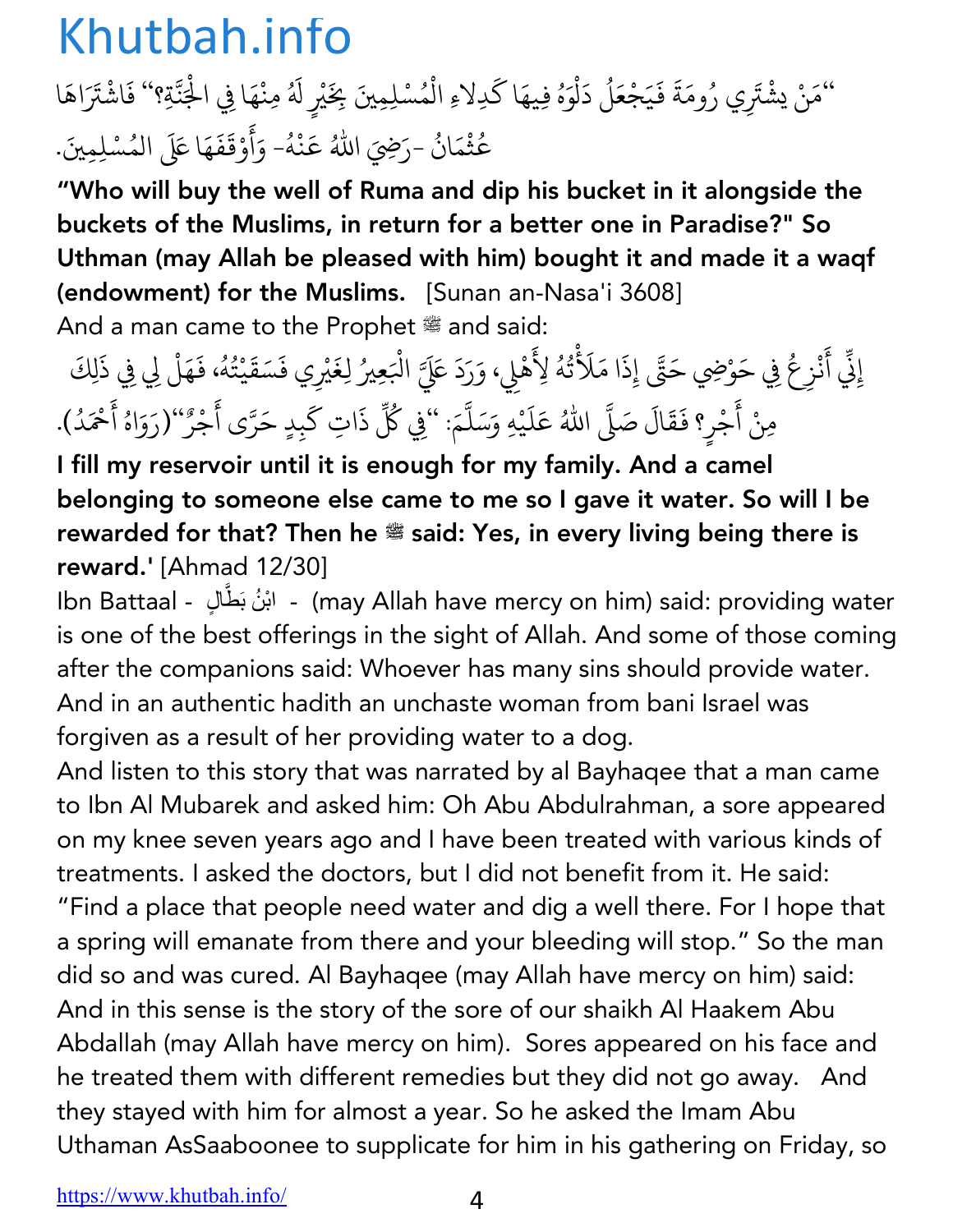he supplicated for him. And there were many people who said "Amen". Then the next Friday a woman placed a note in the gathering indicating that she had gone to her house and strived in supplicating for Al Haakem Abu Abdallah that night. Then she saw the Messenger of Allah  $\frac{44}{36}$  in her sleep and it was as if he said to her: tell Abu Abdallah to give more water to the Muslims. So I brought the note to Al Haakem Abu Abdallah and he commanded that a watering station be built at the door of his house. And when they finished building it, he commanded that water be placed in it. And drinking vessels were placed in the water. And people started drinking from it and a week did not pass until he was cured and those sores disappeared. And his face returned to its best. And he lived for many years after that.

أ َ ق ول ُ ُ م ا ت َ َ س م ْ ع َ ون ُ و َ َ أ َ س ْ ت َ غ ِفر ْ َ ِz <sup>و</sup> َ ا+ ُ ل ك َ ُ م ِمن ْ ك ْ ُّ ذ ِ َ ن ف ٍب ْ اس َ ْ ت َ غ ِفر ْ ُ وه إِن ُ ّ ه ُ ه ُ و َ الغ َ ف ُ ور ُ ّ الر ُِحيم

I say what you have heard and I seek forgiveness from Allah for me and you from every sin. So seek forgives from Him, Verily He is Oft-Forgiving, the Most Merciful.

### Second Khutbah

الْحَمْدُ لِلّهِ, ۚ وَالصَّلَاةُ وَالسَّلَامُ عَلَى رَسُولِ اللّهِ ۚ , وَ أَشْهَدُ أَنْ لَاْ إِلَهَ إِلّاْ اَللهُ وَحْدَهُ لَاْشَرِيْكَ لَهُ **And the contract of the contract of the contract of the contract of the contract of the contract of the contract of the contract of the contract of the contract of the contract of the contract of the contract of the contr ُ َ ُ َ ُ َ ْ َ َ َ َ ُ َ َ َ ُ و أ ش ه د أ ن م َّ َُ َ َ ْ َ ُ َ م د ق ب د ه و ر َ س َ و ْ > َّ َ ا ً َ ْ ُ ُ ُ ُ ُ**

All praise is to Allah, and peace and blessings upon the Messenger of Allah, and I bear witness that there is no deity other than Allah and I bear witness that Mohammad is His slave and messenger.

Oh people:

Giving water in the intense heat is among the greatest offerings. And quenching the thirst of others is better than spending money. Whether the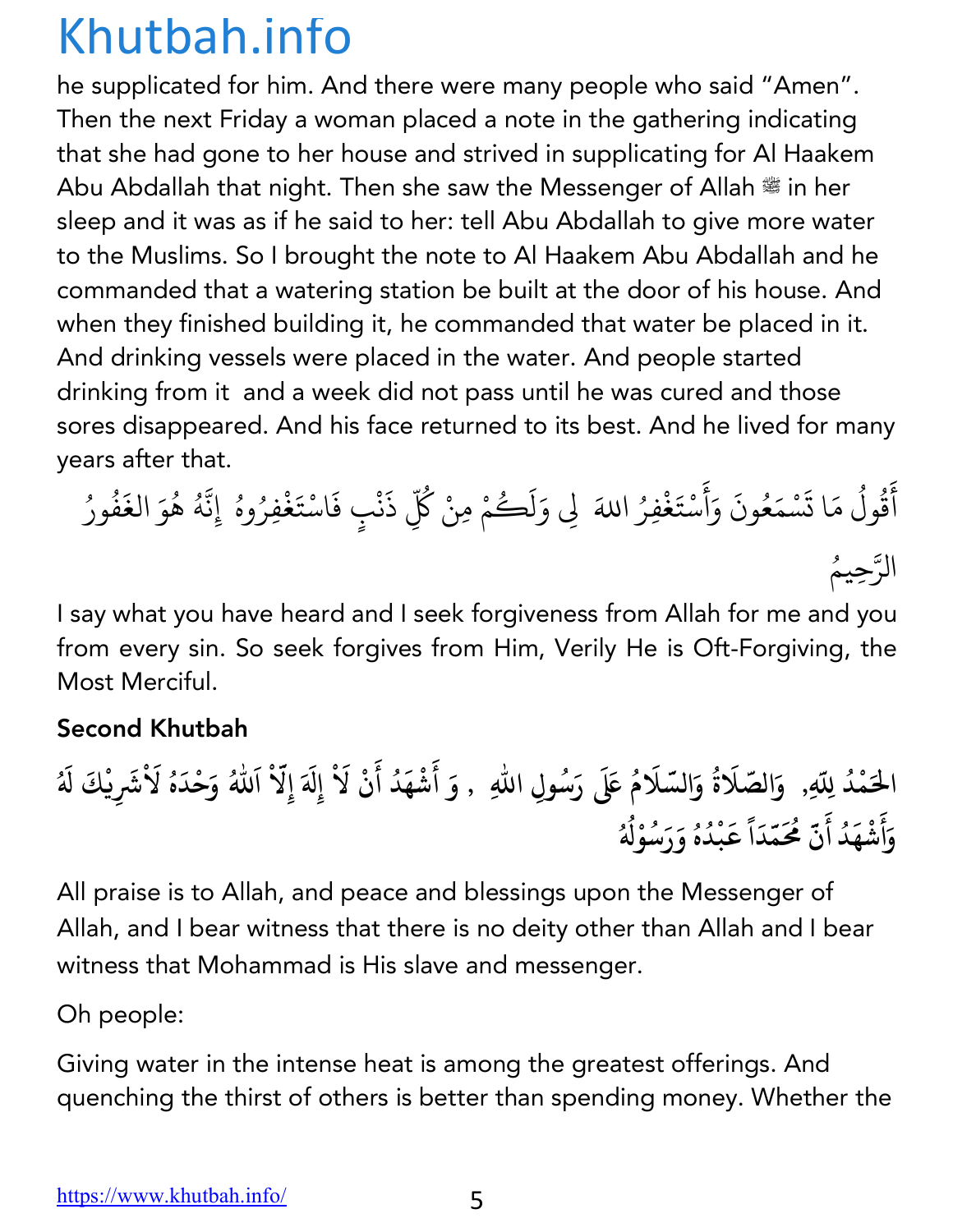thirsty is a person, animal or bird. And it is a small deed but its benefit is big and its impact is great. And the Prophet  $\mathcal{F}$  said:

ong and no mpact is great. 7 wd the rio<br>"… إِفْرَاغُكَ مِنْ دَلْوِكَ فِي دَلْوِ أَخِيكَ لَكَ صَدَقَةٌ" **∶** ل *CONTRACTOR COMMUNICATION* ै।<br>। ل *CONTRACTOR COMMUNICATION* ्<br>। .<br>. ٌ

### Pouring what remains in your bucket into your brother's bucket is a charity for you. [Jami` at-Tirmidhi 1956]

And sufficient are the words of Allah on the Day of Resurrection regarding providing water:

''...يَا ابْنَ آدَمَ، اسْتَسْقَيْتُكَ فَلَمْ تَسْقِنِي، قَالَ: يَا رَبِّ كَيْفَ أَسْقِيكَ؟ وَأَنْتَ رَبُّ الْعَالَمِينَ، قَالَ: َ ْै।<br>। *CONTRACTOR COMMUNICATION* َ َ *CONTRACTOR COMMUNICATION* ت  $\ddot{\phantom{a}}$ َ **∶ │** ់<br>: ْ َ اسْتَسْقَاكَ عَبْدِي فُلَانٌ فَلَمْ تَسْقِهِ، أَمَا إِنَّكَ لَوْ سَقَيْتَهُ وَجَدْتَ ذَلِكَ عِنْدِي'' (رَوَاهُ مُسْلِمٌ). *CONTRACTOR COMMUNICATION* ؚ<br>֡ **∶** ै।<br>। ْ ت ै।<br>। **∶ ∶ ∶** ֦֧֧֘֟֟֓<u>֚</u> **∶** ∫<br>່ **∶** ؚ<br>ۣ

Oh son of Adam, I asked you for water and you did not give Me water.' He will reply, 'O Lord, how could I give you water when You are the Lord of the Worlds?' He will say, 'My servant so-and-so asked you for water and you did not give him water. Do you not know that if you had given him water, you would have found that action with Me? [Muslim 2569]

And the need for water is urgent. Especially in the extreme heat of hot countries. And there are many and varied ways of providing water. So it is not good for a believer to be denied all of its paths and ways. And the one who gets a share in every way thereof will get a great deal of good, and will attain a great reward.

البقرة:110 - ۖ وَمَا تُقَدِّمُوا لِأَنْفُسِكُمْ مِنْ خَيْرٍ تَجِدُوهُ عِنْدَ اللهِ إِنَّ اللهَ بِمَا تَعْمَلُونَ بَصِيرً ُ ै।<br>। ُ ∫<br>∫ ∫<br>∫ ُ ْ ֧֧֖֚֚֝֟֓֕֝֬ ै।<br>। .<br>ا ֺ<u>֓</u> ِّ بِ

Al Baqarah (2) 110: And whatever good you put forward for yourselves you will find it with Allah. Indeed Allah, of what you do, is Seeing. We ask Allah Almighty to safeguard us from the stinginess of ourselves and for Him to guide us to what pleases Him. And to open our hearts to good. And to accept our righteous deeds and that of the Muslims.

هَذَا وَصَلُّوا وَسَلِّهُ .<br>י ֧֦֧֝<u>֘</u> ََ وا á ُ ن يِب <sup>م</sup> <sup>ك</sup> ُ ِك ّ م ا أ َ م ر َ ك َ م <sup>ر</sup> َ لِك ِذ <sup>ب</sup> ْ ك ب َ َ ا<br>: ؚ<br>ا **∶** ر<br>گ ِ<br>مْ , فَقَالَ **∶ ∶** 

I conclude with this and send prayers of blessings and peace upon your Prophet as your Lord commanded: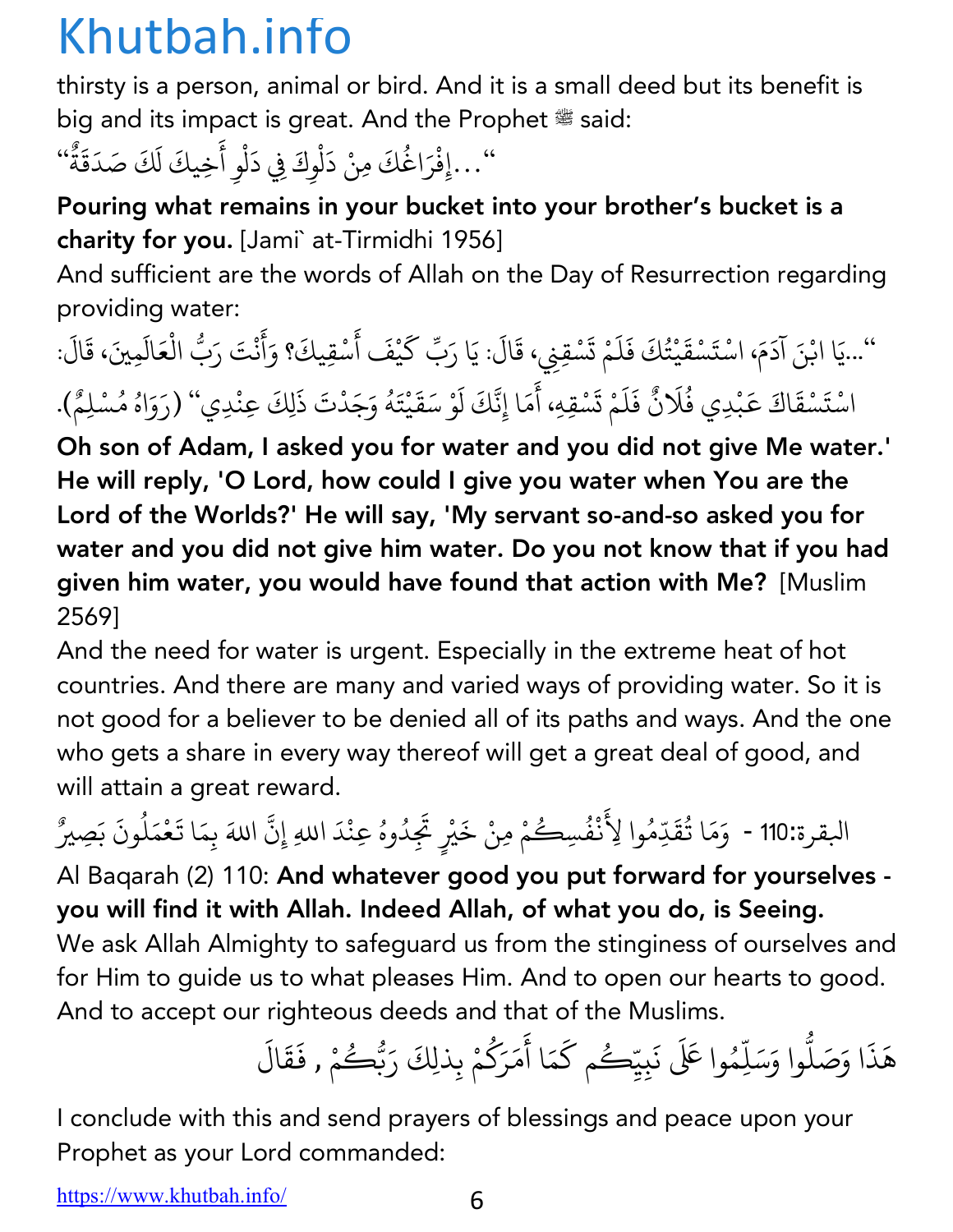### إِن .<br>.<br>. ्<br>द اللَّهَ وَمَلَابِكَتَهُ يُصَلُّونَ عَلَى النَّبِيِّ ۚ يَا أَيُّهَا الَّذِينَ آمَنُوا صَلُّوا عَلَيْهِ وَسَلِّمُوا تَسْلِيمًا **∶** ֦֦֖֖֚֚֚֚֚֝֝֝֝֝֝֝֝֝֝֝֝֝֝֝֝֝֝֝֝<del>֟</del> **∶** ∫<br>່ ِّ بِيَّةٍ بِيَّةٍ بِيَّةٍ بِيَانِيَةٍ بِيَانِيَةٍ بِيَانِيَةٍ بِيَانِيَةٍ بِيَانِيَةٍ بِيَانِيَةٍ بِيَانِيَةٍ **. ّ ∶** ֧֦֧֦֧֦֪֧֦֧֦֧֦֧֦֪֦֧֦֧֦֪֦֧֦֧֦֧֦֧֦֧֝֟֟֓֟֟֟֟֟֟֟֟֟֟֬֟֓֟֟֟֟֬֟֟֬֟֟֟֬֟֟֩֬֟֓֟֬֟֟֩֕֬֟֩֕֟֬֟֟֬֟֬֝֬ **، ृ** ُ **.** ्<br>। **∶ ، ∶ أ**<br>أ

Al Ahzaab (33) 56: Indeed, Allah confers blessing upon the Prophet, and His angels [ask Him to do so]. O you who have believed, ask [ Allah to confer] blessing upon him and ask [ Allah to grant him] peace.

اللَّهُمَّ اهْدِنا فِيمَنْ هَدَيْتَ وَعَافِنا فِيمَنْ عَافَيْتَ وَتَوَلَّنا فِيمَنْ تَوَلَّيْتَ وَبَارِكْ لنا فِيمَا ֧֧֦֧֖֖֚֚֚֚֚֝֝֝֬֝<br>֧֚֚֝<br>֧֚֝ ُ ֪֪֦֖֧֦֖֧֚֡֟֟֓֟֟֟֟֟֓֝֟֟֓֝֬֝֟֟֟֟֟֬֝֬֟֟֓֝֬֝֟֟֓֝֬֝֟֟֝֬֝֟֟֟֬֝֬֝֓֝֬֝֬֝֬֝֬֝֓֬֝֬֝֓֬֝֬֝֓֬֝֬֝֟֝֬֝֬֝֟֝֬֝֬֝֬ **∶ ∶ ∶ ∶** َ ֧֧֦֧֦֧֦֧֚֝֝֝<u>֓</u> **∶ ∶** أ **∶** عْطَيْتَ وَقِنا شَرَّ مَا قَضَيْتَ إِنَّكَ تَقْضِي وَلاَ يُقْضَى عَلَيْكَ وَإِنَّهُ لاَ يَذِلُّ مَنْ وَالَيْتَ **∶ ∶ ∶** ُ ֚֚֝<br>֧֚֝<br>֧֖֚֝֝֝֬֝֝֬֝֬֝֝֬֝֝֬֝**֚ ∶** ֧֡֡֟<u>֓</u> **∶** ֧֖֚֚֝֟֓֕֝֬֝ تَبَارَكْتَ رَبَّنَا وَتَعَالَيْتَ **∶ َ** ्<br>। **ّ ∶ ∶** 

O Allah, guide us with those whom You have guided, grant us well-being among those You have granted well-being, be an ally to us along with those whom You are an ally to, and bless what You have bestowed upon us, and save us from the evil of what You have decreed. For verily You decree and none can decree over You. He whom You support can never be humiliated. Glory is to You, our Lord, You are Blessed and Exalted.

اللَّهُمَّ إِنَّا نَسْأَلُكَ مِنَ الْخَيْرِ كُلِّهِ عَاجِلِهِ وَآجِلِهِ مَا عَلِمْنا مِنْهُ وَمَا لَمْ نَعْلَمْ وَنَعُوذُ بِكَ ֧֧֧֚֝֟֓֕֝֟֓֕֬֝֟֓֝֬֝֬֝֬֝֬֝֬֝֬֝֬֝֬֝֟֓֬֝֬֝֟֓֬֝֬֝֬֓֬ المسلم<br>المسلماني **∶** <u>ّ</u> **∶** ل المسلم<br>المسلماني ؚ<br>ۣ ْ∫<br>່ **∶ ∶** <u>َّ.</u> **∶ ∶ ∶** ِّ بِ ؚ<br>ؚ مِنَ الشَّرِّ كُلِّهِ عَاجِلِهِ وَآجِلِهِ مَا عَلِمْنا مِنْهُ وَمَا لَمْ نَعْلَمْ اللَّهُمَّ إِنَّا نَسْأَلُكَ مِنْ خَيْرِ مَا ∫<br>່ **∶ ∶** ١, ्<br>। **،** ُ **∶** ؚ<br>ا ֧֦֦֧֦֦֧֚֝֝֝֝<u>֓</u> ل ُ **∶** سَأَلَكَ عَبْدُكَ وَنَبِيُّكَ وَنَعُوذُ بِكَ َ َ ل **∶** ֧֚֝֝֝֟֟֟֟֟֟֟֟֟֓֝ ْ **∶ ∶ ∶ ∶** المستقبل المستقبل المستقبل المستقبل المستقبل المستقبل المستقبل المستقبل المستقبل المستقبل المستقبل المستقبل ال<br>والمستقبل المستقبل المستقبل المستقبل المستقبل المستقبل المستقبل المستقبل المستقبل المستقبل المستقبل المستقبل ا ، مِنْ شَرِّ مَا عَاذَ بِهِ عَبْدُكَ وَنَبِيُّكَ اللَّهُمَّ إِنَّا نَسْأَلُكَ **∶** ֝֝֝֝֝֝֝֝֟֟֟֟֝֟֟֟֟֜*֟* ْ **∶ ∶** <u>:</u> ُ **∶** <u>ّ</u> ֖֪֦֪֪֪֪֧֪֛֪֪֪֪֪֪֪ׅ֪֚֚֚֚֚֚֚֚֝֝֝֝֝֝֝֝֝֝֝֝֝֝֝֝֝֟֝֟֓֝֟֓֟֓֟֓֟֓֟֓֟֓֟֓֟֓֝֬֝֓֝֝֝֓֝֬֝֝֬֝֝ ل المستقبل المستقبل المستقبل المستقبل المستقبل المستقبل المستقبل المستقبل المستقبل المستقبل المستقبل المستقبل ال<br>والمستقبل المستقبل المستقبل المستقبل المستقبل المستقبل المستقبل المستقبل المستقبل المستقبل المستقبل المستقبل ا ؚ<br>ؚ الْجَنَّةَ وَمَا قَرَّبَ إِلَيْهَا مِنْ قَوْلٍ أَوْ عَمَلٍ وَنَعُوذُ بِكَ مِنَ النَّارِ وَمَا قَرَّبَ إِلَيْهَا مِنْ قَوْلٍ أَوْ ْ **∶** ֧֖֧֦֧֦֧֦֧֚֚֝֝֝֝֬<br>֧֚֝<br>֧֚֝ ؚ<br>: **: ∶** ْ **∶ ∶** ֚֝֝֟֟֟֟֟֟֟֟֟֟֟֓֡֬ **∶ ∶** ُ ֧֧֦֧֦֧֦֧֚֚֝֝֝֝֬<br>֧֚֝<br>֧֚֝ **∶** ֧֦֧֦֧֦֧֦֧֝֝֜*֟* **∶** ْ **∶** َ ْ عَمَلٍ وَنَسْأَلُكَ أَنْ تَجْ ֚֝֝֟֟֟֓֝֟֟֟֓֝֬֝ **∶** ن **∶** .<br>ا ់<br>: ل المستقبل المستقبل المستقبل المستقبل المستقبل المستقبل المستقبل المستقبل المستقبل المستقبل المستقبل المستقبل ال<br>والمستقبل المستقبل المستقبل المستقبل المستقبل المستقبل المستقبل المستقبل المستقبل المستقبل المستقبل المستقبل ا ์<br>; مَلَ كُلَّ ِ<br>قَضَاءٍ قَضَيْتَهُ لَنا خَيْرً **∶ Andrew Communication ∶** ا

O Allah, We ask You for all that is good, in this world and in the Hereafter, what we know and what we do not know. O Allah, we seek refuge with You from all evil, in this world and in the Hereafter, what we know and what we do not know. O Allah, we ask You for the good that Your servant